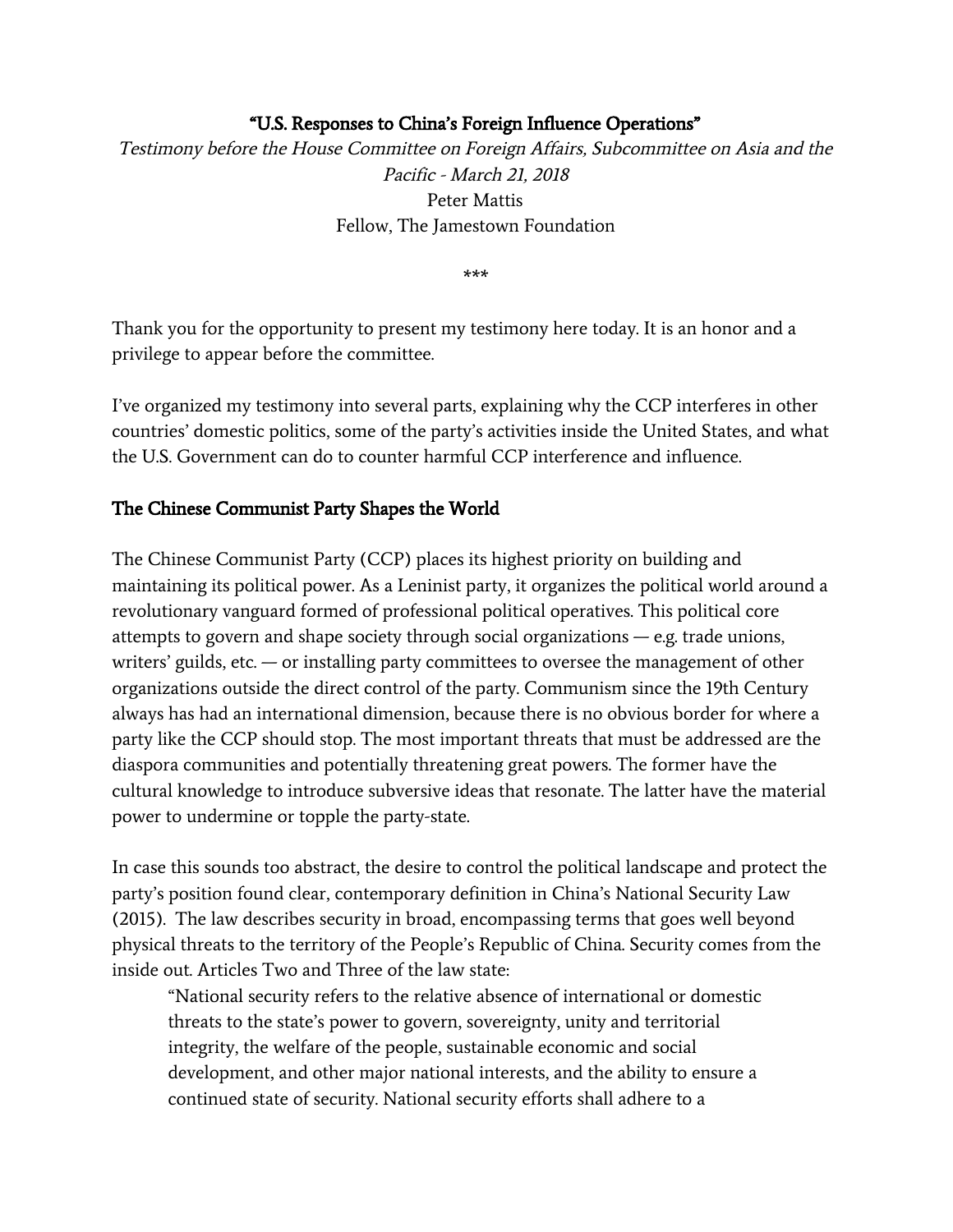comprehensive understanding of national security, make the security of the People their goal, political security their basis and economic security their foundation; make military, cultural and social security their safeguard…" This definition has two notable features. First, security is defined by the absence of threats, not by the ability to manage them. This unlimited view pushes the CCP toward pre-empting threats and preventing their emergence. Second, security issues extend to the domain of ideas. What people think is potentially dangerous. The combination of these themes preemption in the world of ideas — creates an imperative for the party to alter the

One way of making this concrete is to look at some of the CCP documents about security threats. In April 2013, the CCP circulated "Document No. 9" — officially titled "Communiqué on the Current State of the Ideological Sphere" — that identified some of the ideas that undermined the party-state's security. Among these ideas were the promotion of constitutional democracy, civil society, and Western concepts of journalism. In the circular's final paragraph, it stated the party should "allow absolutely no opportunity or outlets for incorrect thinking or viewpoints to spread." Influencing the outside world, therefore, is not just a historical activity of the party, but a requirement for national security.

The CCP documents and media identify several areas of activity that Americans would describe as influence operations or fall under the framework of covert action. Principal among these activities are united front work and external propaganda work. They have a long history within the CCP, dating to the Chinese Revolution and the Civil War that followed World War II.

The most important of these activities is called united front work. United front work has a Leninist heritage and was imported from the CCP's Soviet counterparts. Mao Zedong's pithy description of united front work continues to resonate in the party's publications: "to mobilize [the party's] friends to strike at [the party's] enemies." Mao described united front work as a kind of "magic weapon" on par with the military power of the Red Army (the Revolutionary Era name for the People's Liberation Army). The purpose of united front work is to build politically-useful coalitions or social organizations and mobilize them for political action. United front publications and Xi Jinping's speeches identify supporting great rejuvenation of the Chinese people, safeguarding the party-state's core interests, and pursuing national unification as the key objectives of united front work.

The second most important is propaganda work, which like united front work, has both internal and external dimensions. The CCP's external propaganda is delivered through a variety of means, including media networks at home and abroad, spokespeople, academics, and nearly any other venue that can conceived to broadcast information. Developing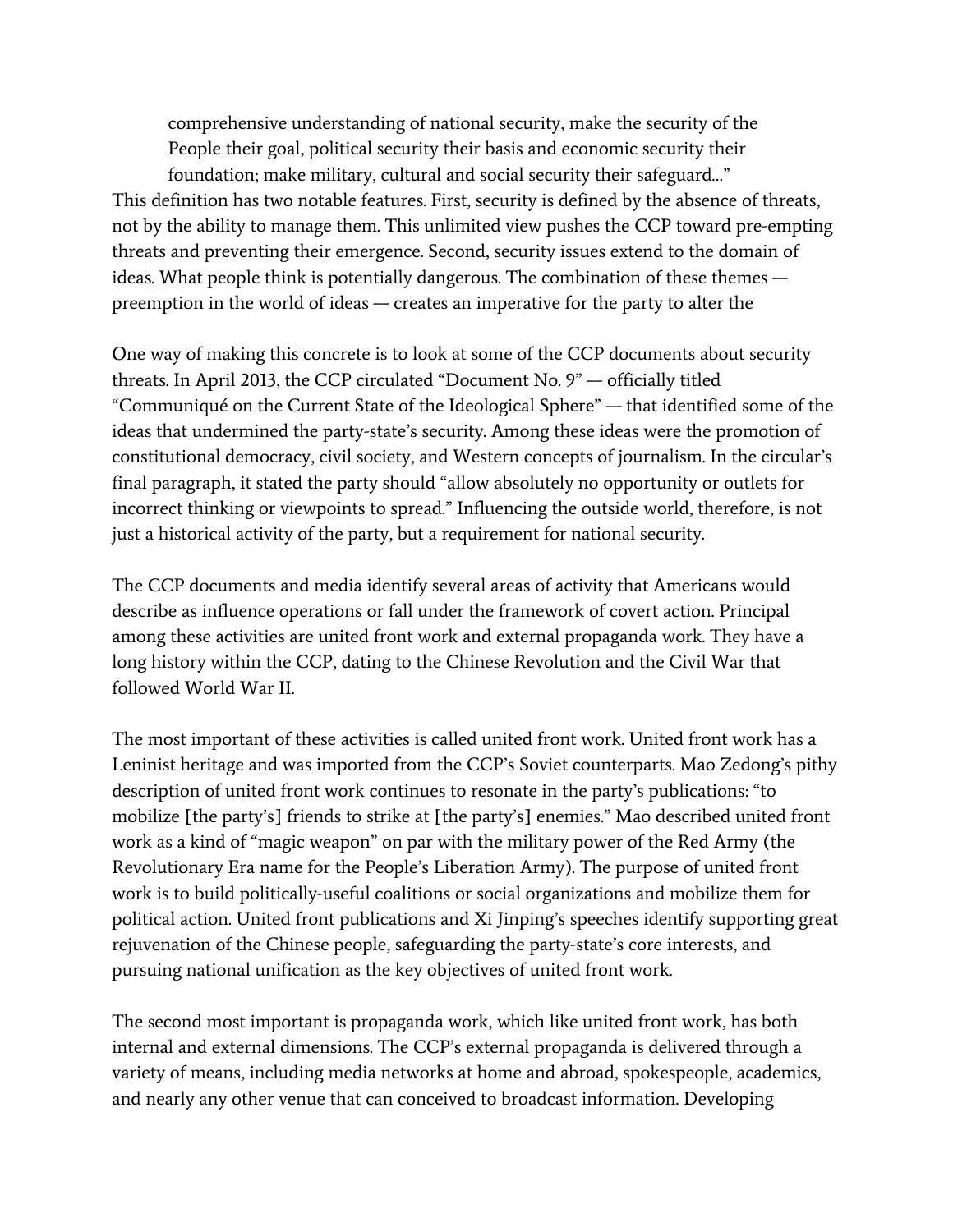international "discourse power" has been a party priority for at least the last decade, and Beijing has invested billions of dollars into giving its propaganda outlets global reach.

## CCP Institutions of Influence Operations

The CCP's organization of influence operations flows down from the Politburo Standing Committee to the grassroots levels of the party. This is not an area in which we can say the CCP leadership does not know or that rogue actors are driving policy. United front and propaganda work have been and continue to be key elements of the party's day-to-day operations. Three layers exist in this system, including the responsible CCP officials, the executive/implementing agencies, and supporting agencies that

On the first level, several CCP officials oversee the party organizations responsible for influence operations. They sit on the Politburo Standing Committee (PBSC) and the Politburo. The senior-most united front official is the Chinese People's Political Consultative Conference (CPPCC) chairman, who is the fourth-ranking PBSC member. The other two are the Politburo members who direct the United Front Work Department (UFWD) and the Propaganda Department. These two often sit on the CCP Secretariat, which is empowered to make day-to-day decisions for the routine functioning of the party-state. Even a brief thumbnail sketch of the current officeholders shows that these are individuals who have proven themselves in party positions at every level, and, while some maybe Xi Jinping loyalists, they are basically competent officials who should be taken seriously. The current holders of these positions are the following:

- CPPCC Chairman Wang Yang: Wang is former vice premier and party secretary of Guangdong Province and Chongqing. He rose through the party ranks in Anhui Province, and he served as State Council deputy secretary and National Development and Planning Commission vice minister.
- UFWD Director You Quan: You is the former party secretary of Fujian and served for two decades in progressively more senior staff positions in the State Council General Office.
- Propaganda Department Director Huang Kunming: Huang moved up the party ranks, before taking over Zhejiang Propaganda Department in 2007 in his first position within this system. After a brief stint as Hangzhou Party Secretary in 2012-2013, he became a deputy director in the Propaganda Department.

The second level contains the three party organizations headed by the aforementioned leaders. These are the leading agencies through which the CCP builds political influence and power.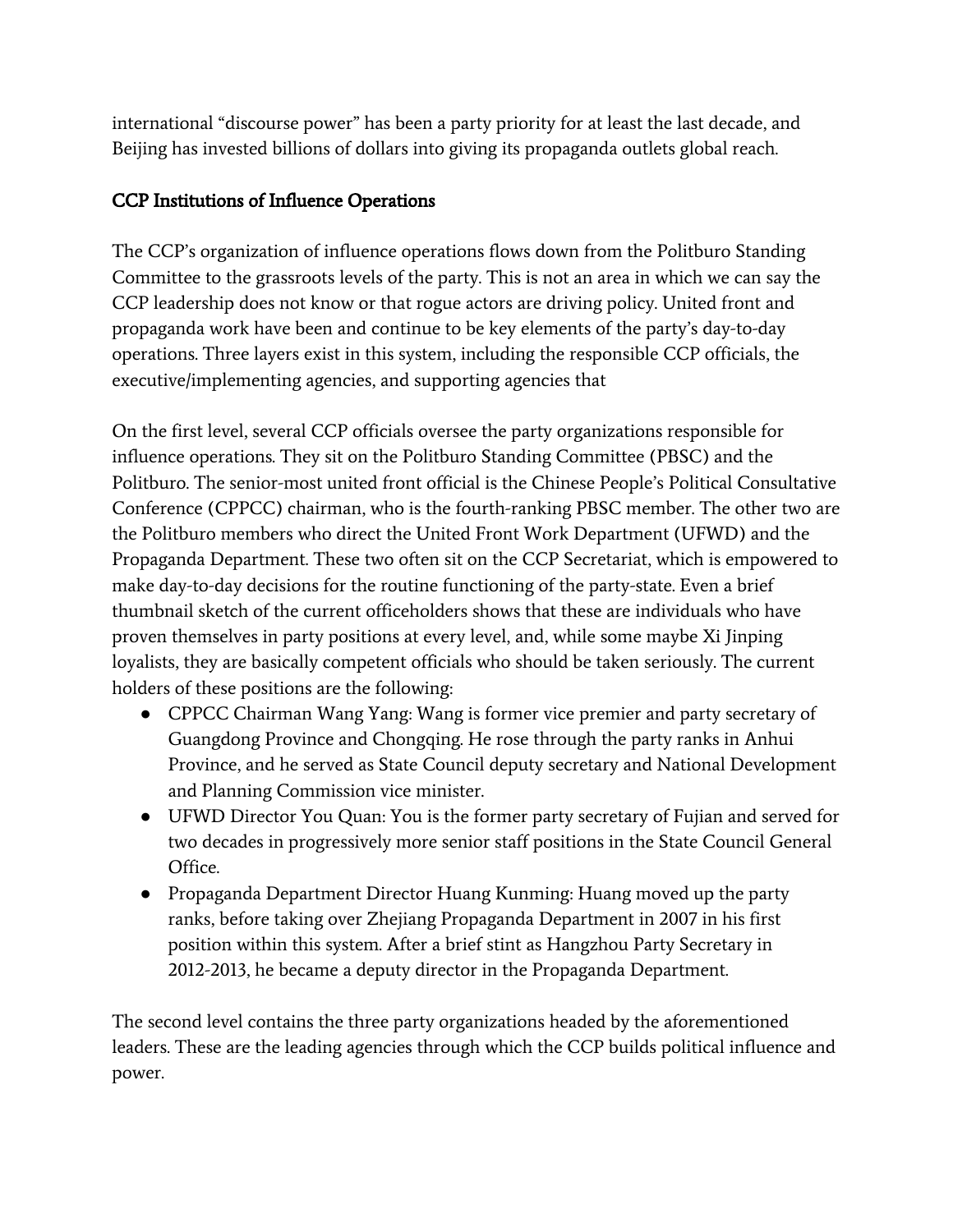- Chinese People's Political Consultative Conference (CPPCC): The CPPCC, according to the organization's website, is "an organization in the patriotic united front of the Chinese people, an important organ for multiparty cooperation and political consultation." The advisory body mediates between important socials groups and the party apparatus. The CPPCC is the place where all the relevant united front actors inside and outside the party come together: party elders, intelligence officers, diplomats, propagandists, military officers and political commissars, united front workers, academics, and businesspeople. They are gathered to receive instruction in the proper propaganda lines and ways to characterize Beijing's policies to both domestic and foreign audiences. Many of these individuals, particularly if they hold government positions, are known for their people handling skills and have reputations for being smooth operators. CPPCC membership offers access to political circles and minor perquisites like expedited immigration. The CPPCC standing committee includes twenty or so vice chairpeople who have a protocol rank approximately the same level of a provincial party secretary. At the central level, the CPPCC includes more than 2,200 members, but the provincial and local levels include another 615,000.
- United Front Work Department (UFWD): The UFWD is the executive agency for united front work. It has a variety of responsibilities at home and abroad, including in the following areas: Hong Kong, Macao, and Taiwan affairs; ethnic and religious affairs; domestic and external propaganda; entrepreneurs and non-party personages; intellectuals; and people-to-people exchanges. The department also takes the lead in establishing party committees in Chinese and now foreign businesses. The UFWD operates at all levels of the party system from the center to the grassroots, and the CCP has had a united front department dating to the 1930s.
- Propaganda Department: This department has been a core part of the CCP since 1924. The official description of the Propaganda Department's duties includes the party's theoretical research; guiding public opinion; guiding and coordinating the work of the central news agencies, including Xinhua and the People's Daily; guiding the propaganda and cultural systems; and administering the Cyberspace Administration of China and the State Administration of Press, Publication, Radio, Film, and Television.

The Overseas Chinese Affairs Office (OCAO) does not fit easily into this framework. The office's leadership is not as senior as those of the UFWD, Propaganda Department, and the CPPCC, but it plays an important role in the CCP's efforts to leverage Chinese abroad. The OCAO is routinely involved Chinese communities overseas, and, from its central to local levels, it brings community leaders, media figures, and researchers back to China for meetings and conferences. The official description includes several points relevant to the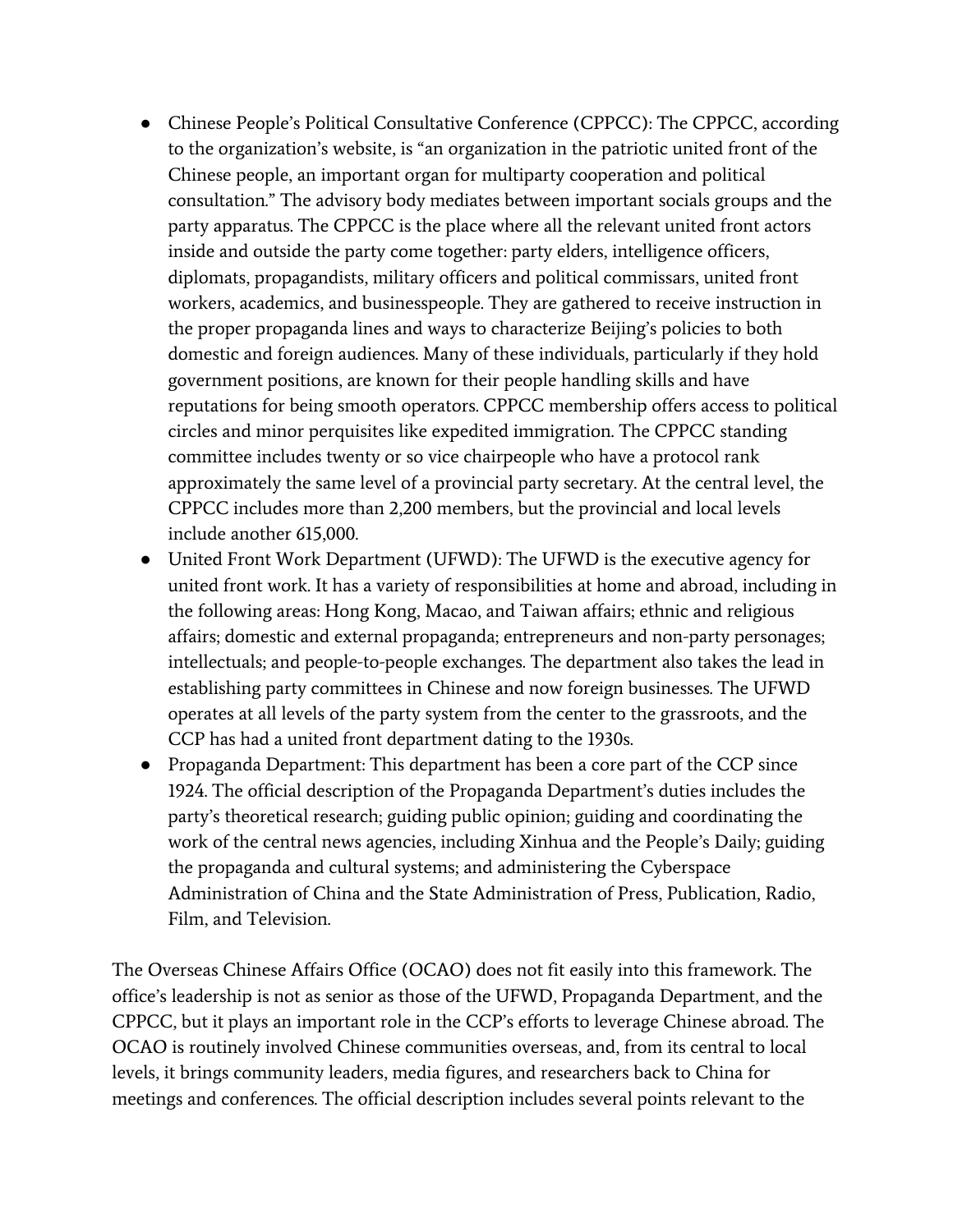discussion here: "to enhance unity and friendship in overseas Chinese communities; to maintain contact with and support overseas Chinese media and Chinese language schools; [and] to increase cooperation and exchanges between overseas Chinese and China - related to the economy, science, culture and education."

On the third level, many other party-state organizations contribute the party's influence operations. Their focus is not on united front or propaganda work, but they still have capabilities and responsibilities that can be used for these purposes. Many of these agencies share cover or front organizations when they are involved in influence operations, and such platforms are sometimes lent to other agencies when appropriate.

- Ministry of State Security
- Ministry of Foreign Affairs
- Ministry of Culture
- Ministry of Education
- State Administration for Foreign Expert Affairs
- Ministry of Civil Affairs
- Xinhua News Agency
- Liaison Bureau of the People's Liberation Army Political Work Department

# Operations Affecting the United States

There are a number of different ways to categorize what Beijing is doing in the United States. I have chosen three areas — shaping the context, controlling the Chinese diaspora, and targeting the political core — to describe some of the main lines of effort of CCP united front and external propaganda activities.

*Shaping the Context*: The CCP spends a great deal of effort on seemingly softer measures to shape the context through which China is understood. These activities were described by American China scholar Perry Link as the "anaconda in the chandelier," which encourages self-censorship rather than upsetting the snake lurking above. Self-regulating behaviors are difficult to identify and prove the party's actions as the root cause

• Selective Visa Approvals: Everyone in the China studies field is aware that they must be careful with what they say and what they write if they wish to maintain access to China. Twenty or more years ago, visa denials were relatively rare and the few people blacklisted were well-known. Now, the younger and younger scholars and analysts have visa troubles, and the general frustration of dealing with what is sometimes a capricious visa process makes it difficult to know when one has crossed a red line.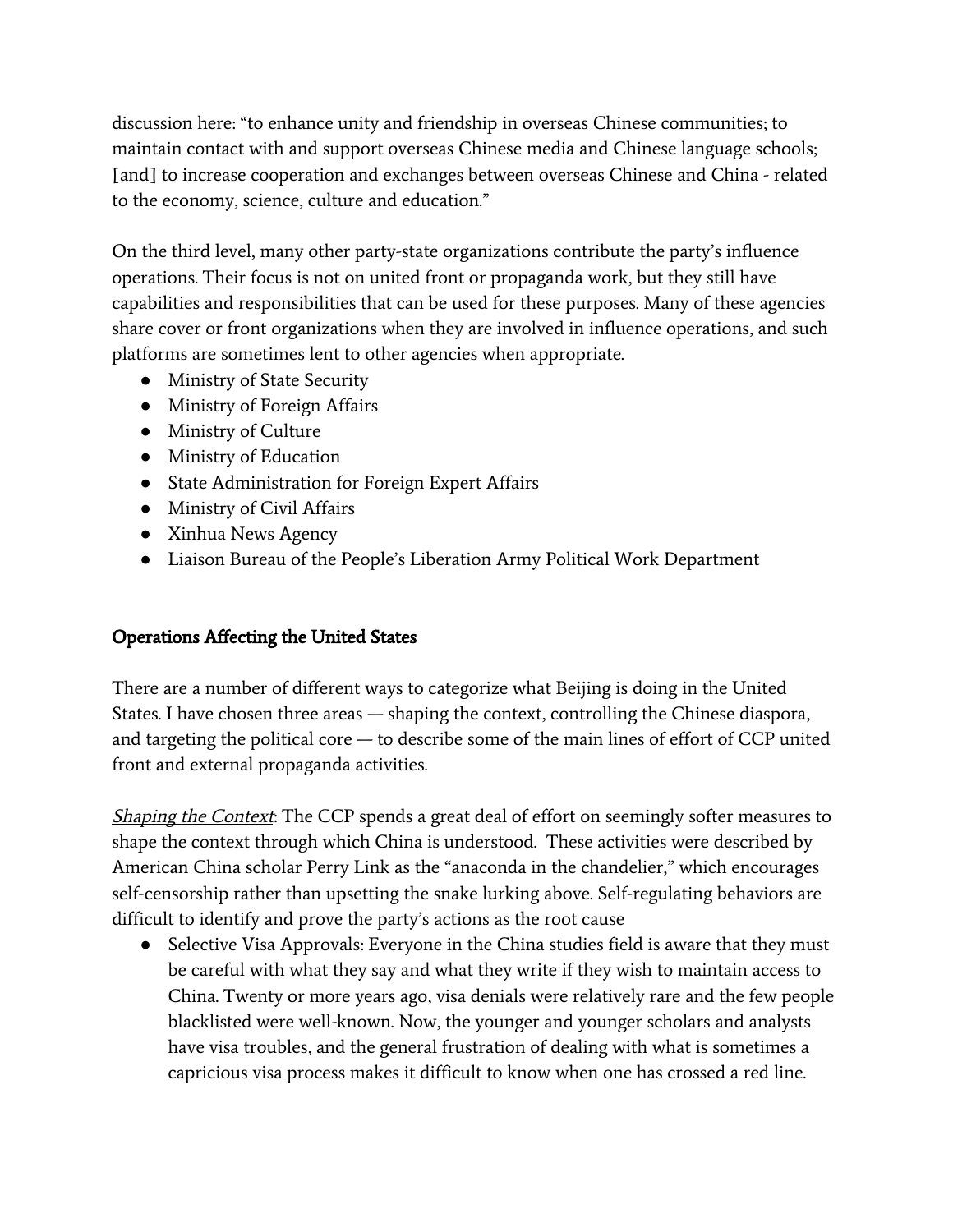- Manipulation of History and Records: Chinese archives, databases, and Internet materials routinely change form or disappear from the public record. In some cases, these may appear to be age-old policy debates, but may have contemporary resonance because they show the CCP considered options now anathema within the party. The CCP also has applied pressure to Western academic publishers to limit or otherwise tailor access to materials available behind the Great Firewall.
- Academic Programs: CCP programs, like the Confucius Institutes, are less important for their specific content in dealing with U.S. universities than for establishing a relationship. By facilitating U.S. universities investment in facilities, research collaboration, or programs, the CCP creates a vulnerable relationship that can be used to apply pressure to the university unless the latter is prepared to walk away.

Controlling the Chinese Diaspora: The CCP attempts to mobilize Chinese society at home and abroad by incentivizing cooperation, discouraging neutrality, and coercing compliance. Part of the point of this effort is to reflect the CCP's power and authority back into China for PRC citizens. This reflection highlights the strength of the party and the absence of an international challenge to its legitimacy and authority.

- Buying Up Chinese-Language Media: Over the last 15 years, the CCP steadily chipped away at independent Chinese-language media overseas. Media control was built up through outright purchases of existing media organizations, purchase by proxy, or driving independent newspapers bankrupt by organizing advertiser boycotts. Today, the largest non-CCP media in the Chinese language are all associated with the Falungong. Overseas Chinese media owners and publishers regularly attend conferences back in China where they can be told the current and upcoming propaganda lines.
- Surveillance and Intimidation: The CCP monitors the Chinese diaspora quite closely in order to apply pressure where appropriate. Some of this intimidation is quite invasive, including threats to and arrests of family members back in China. PRC Government officials and journalists attempt to track individuals who attend politically-sensitive events and who shows up for pro-PRC rallies.
- Mobilizing to Support China: The CCP also mobilizes overseas Chinese, regardless of citizenship, to turn out for leadership visits, protests of the Dalai Lama, territorial disputes, or other political events viewed unfavorably by Beijing, and, in the past, the Olympic torch relay. In other cases, community organizations are used to drive letter-writing campaigns to legislators to pressure them in directions favorable to Beijing.

Targeting the Political Core: The CCP targets the political and policy elite from above and below. At the top levels, the CCP engages unwitting naifs and witting co-conspirators to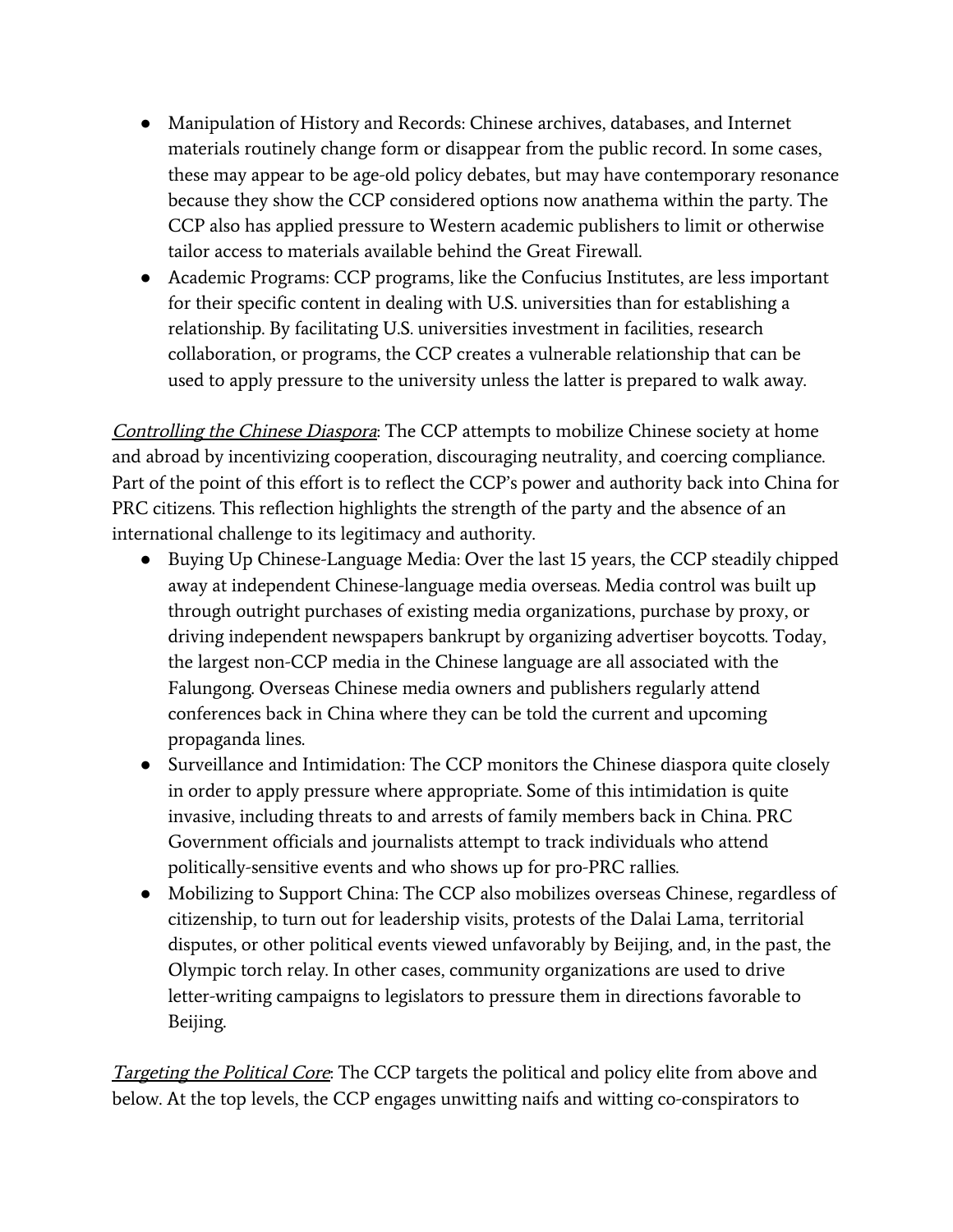deliver its messages directly to U.S. decisionmakers without filtering through staff. At the lower levels, the CCP through community organizations assists the political careers of sympathetic persons. Local races do not require the same resources for national elections. And today's councilperson is tomorrow's Congressional representative.

- Consultants: The exoticism with which we treat China has given rise to a cottage industry of people interpreting China or leveraging their political connections to open doors for U.S. businesses. These consultants, especially former government officials, are paid by the U.S. business, but Beijing may have directed the company to engage this or that consultant as a way to reward their service. The business gains access to China. The consultant gets paid and then assists the CCP in delivering its reassuring messages to colleagues still serving in government.
- Dialogues: A number of U.S.-China Track 1.5 and Track 2 dialogues are managed by united front organizations on the Chinese side, such as the Sanya Initiative. These meetings offer the access and opportunity to brief U.S. participants on particular messages or themes. The value comes from U.S. participants who are able to relay those messages without staff filtering to senior policymakers. Although Americans often see these dialogues as a way for mutual influence, the united front cadre chosen for these meetings are those the party trusts to operate in an ideologically loose environment but still maintain party discipline. Put another way, these dialogues control access and broadcast information; they are not a channel for influence.
- Building Up Local Politicians: Australian, Canadian, and U.S. counterintelligence officials all have reported seeing CCP efforts to cultivate the careers of local politicians. At this stage, even limited support in the form of election funds or voter turnout can make the difference. This is much cheaper than trying to subvert a sitting national-level politician with established loyalties, and this kind of seeding effort has been seen in espionage.
- Agents of Influence: Americans, both wittingly and unwittingly, become the CCP's agents of influence, carrying the party's message to their American friends in business and politics as well as occasionally in the media limelight. These individuals often are successful in business, possessing gravitas and a reputation for knowing China. In the past, CCP leaders like Zhou Enlai made explicit statements about the need to cultivate these people and their reputations, so they could act as a party constituency on a foreign shore.

In many respects, unraveling the CCP influence/interference networks in the United States is a more difficult challenge than in states like Australia, New Zealand, and our Eastern European partners. The basic strength of U.S. laws and institutions has forced the CCP to operate here with a greater degree of sophistication and further below the surface. There are bans on foreign campaign donations. The Foreign Agent Registration Act forces some people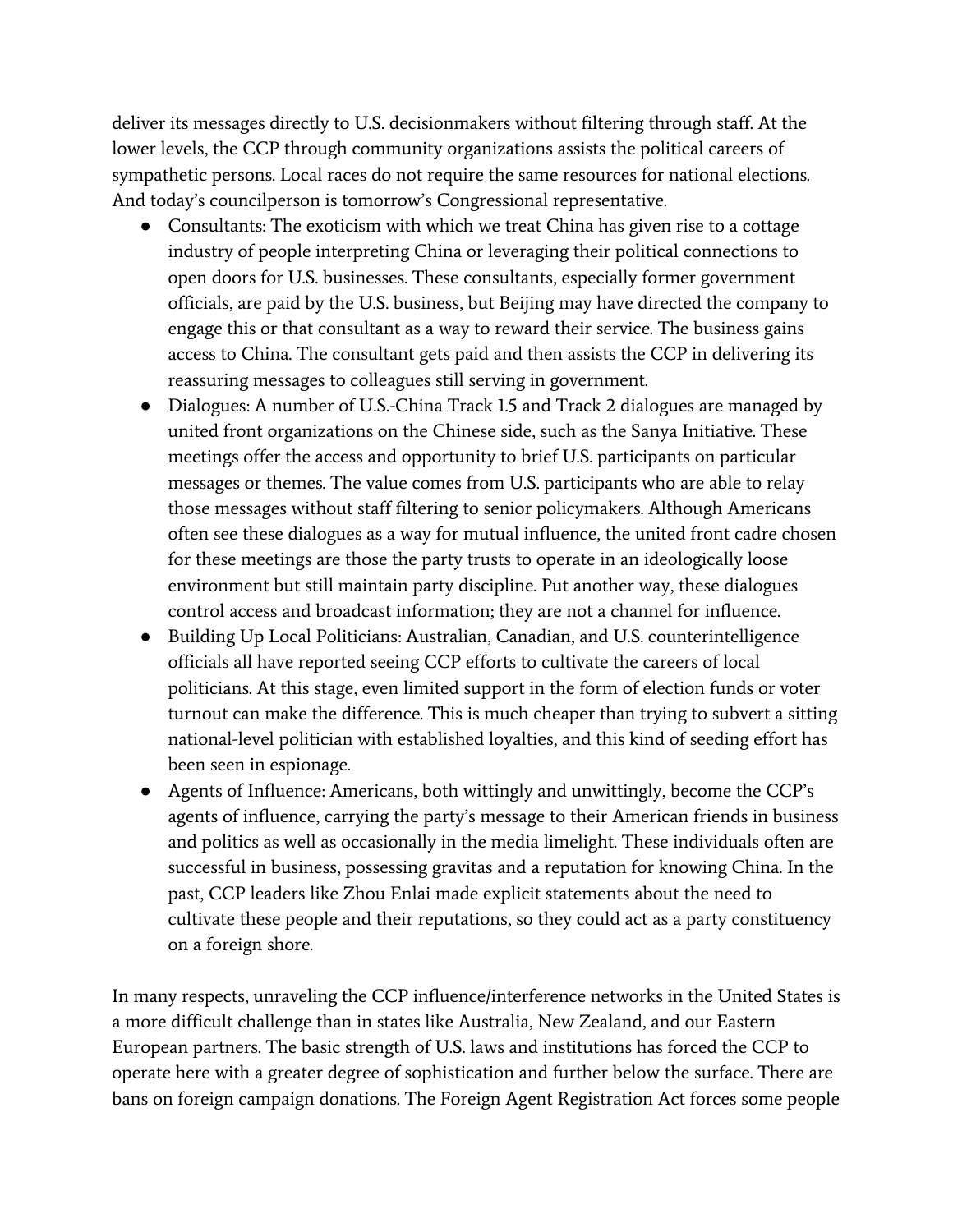acting on behalf of a foreign government to disclose that they are doing so or risk criminal prosecution. Ethics and lobbying rules also provide sunlight on who and how many such agents engage Congressional members and staff. These rules and their enforcement are not sufficient, and they can be dodged. The act of hiding these activities helps prosecutors by demonstrating intent.

Elsewhere in the world where democratic institutions are weaker or allow direct foreign financing for electoral candidates, Beijing has pushed and found openings. Because there is no illegality, the CCP has nothing to hide. Its agents and proxies have not needed to learn ways to cloak their actions. Consequently, the rest of the world provides relevant information about the methods and tools used.

U.S. allies and partners also are targets for CCP influence operations. Regardless whether their relationship with the United States is a driver in Beijing's activities, the CCP's activities in these countries challenge U.S. interests, security cooperation, and values.

- Japan: The U.S.-Japan alliance is the lynchpin of the U.S. security presence in East Asia. Within the alliance, the U.S. and Japanese bases on Okinawa are critical resources for a wide range of contingencies. Japanese security officials believe the CCP has helped stoke the Okinawan separatist movement in an effort to split the alliance and establish the groundwork for solidifying claims in the East China Sea.
- Australia: Australia's problems reportedly center around two billionaires, Huang Xiangmo and Chau Chak Wing, who insinuated themselves into the country's political landscape. Both men donated substantial amounts of money the major political parties and helped establish a network of loyal apparatchiks within Australian political parties. The extent of this influence already has brought down one Australian senator, Sam Dastyari, and the subsequent election was marred by race-baiting, including the local Chinese consulate.
- Canada: In 2010, Canadian Security Intelligence Service chief Richard Fadden stated publicly that municipal politicians in British Columbia and at least two ministers of the crown in the provinces worked on behalf of a foreign government as "agents of influence." Fadden's comments spoke to a long-term CCP effort cultivate officials who ultimately would work at the political center.
- Taiwan: Taiwan faces the leading edge of the CCP's influence operations. Since the election of the Tsai Ing-wen administration and the near collapse of the Kuomintang, Beijing has stepped its activities, including social media and news manipulation. The CCP also supports at least one small political party that largely agitates against the president. The party's campaign also includes squeezing Taiwanese with business in the PRC, so that they act as Beijing's proxies on the island.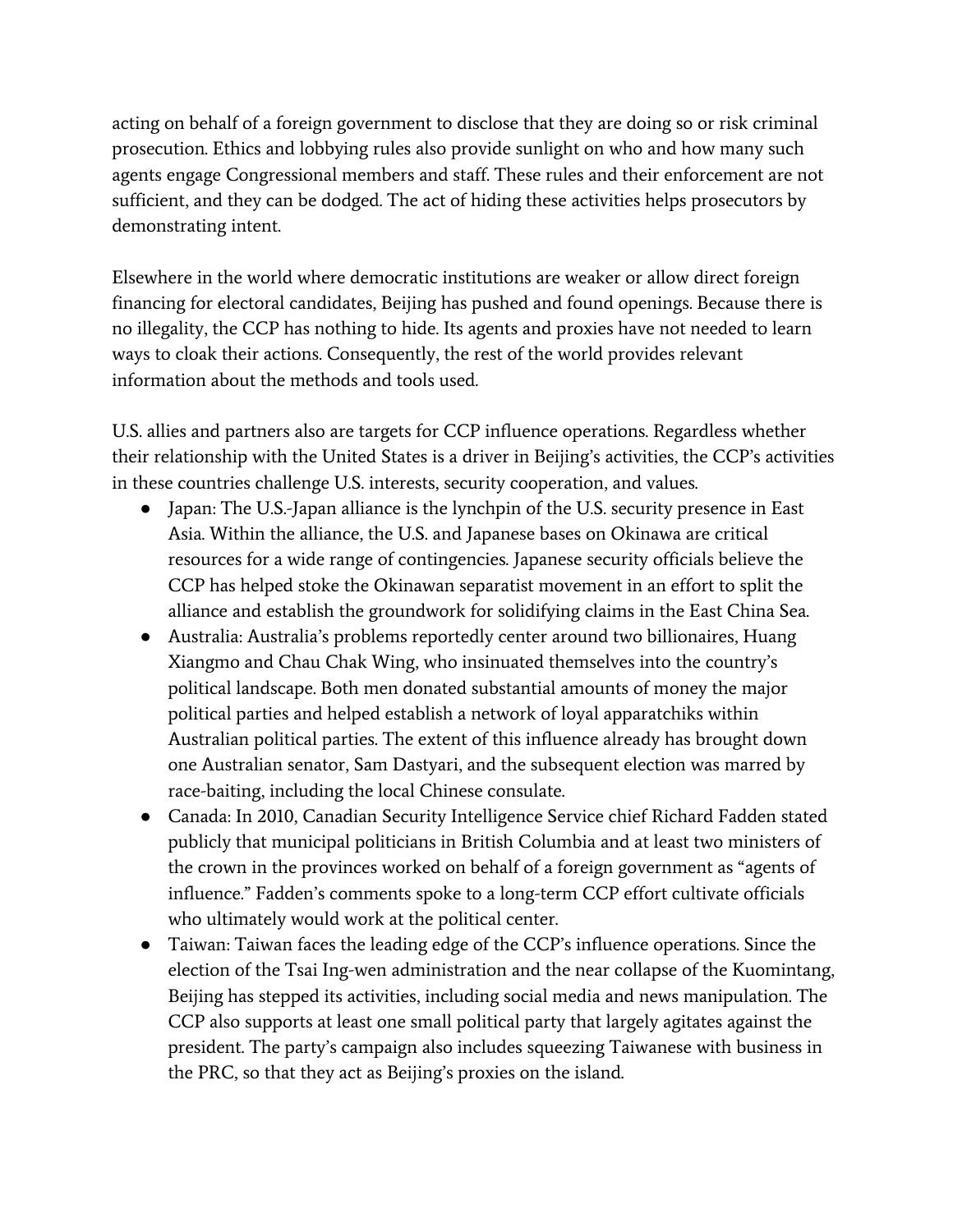## U.S. Responses to CCP Influence Operations

My policy recommendations will be divided into three areas: general issues in which Congress plays a role; resolving unenforced laws; and recommendations for new initiatives.

General Issues: Addressing the challenge of CCP influence operations requires thinking broadly about the problem and how to approach it. Overzealous, generalized responses risk alienating the Chinese-Americans most directly affected on a daily basis. They are the most knowledgeable about what the CCP is doing on American streets. The CCP does focus a large portion of its efforts on Chinese emigres, but that effort does not necessarily lead to cooperation or complicity. Chinese-Americans are our citizens and permanent residents, deserving of equal protection under the law. To tackle the CCP's influence operations, the U.S. Government needs their help, and they need the U.S. Government's.

- Keep the focus on the CCP: We are concerned with the Chinese Communist Party, not the Chinese people. The CCP claims to represent all Chinese people, regardless of citizenship, anywhere, all the time. This is not true. Chinese people living outside of the PRC have chosen lives as American, Australian, Canadian, Malaysian, German, and many other non-PRC citizens and residents. When Chinese people make the choice not to be PRC citizens or made that decision generations ago, then both the party and the U.S. Government should respect that choice.
- Encourage Public Discussion: Congress has incredible powers to convene, to drive the public conversation. The capabilities of the executive branch almost certainly will focus on the illegal, because of the way government functions.. Much of the CCP's influence operations occur in a grey area that is not always illegal. For example, there is nothing illegal about Confucius Institutes or endowing a university chair. What is appropriate and acceptable in dealing with the CCP or its proxies can be discussed, and the rules of engagement only can be sorted out through conversation.
- Raising Costs for CCP Interference: Right now, Beijing faces few if any consequences for its interference inside the United States. Forcing the CCP to introduce additional cutouts and layers of complexity may be temporary fixes, but they do require additional resources and make the party's activities inefficient. When Education officials at the PRC embassy and consulates show up at universities to threaten students or turn them out for a rally, the U.S. Government can revoke their diplomatic status. Travel restrictions can be placed on such officials.

Stepping Up Enforcement: The U.S. Government has many tools for investigating and countering CCP interference in American society. In some cases, pushing back against CCP activities means enforcing the laws already on the books. Using legal tools, however, requires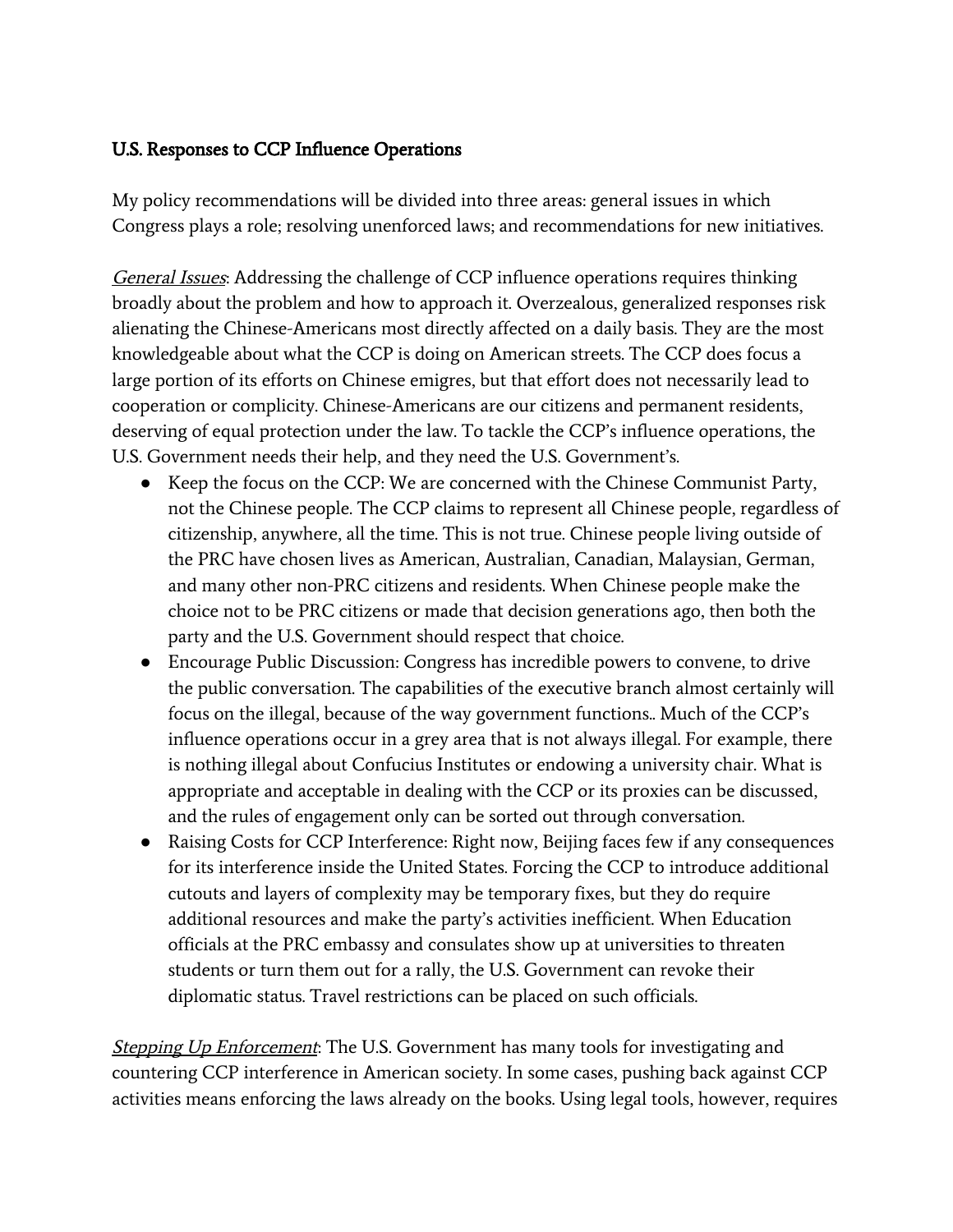the Department of Justice to an active role. The department needs lawyers who are fighting to say "yes" to pursuing cases rather than looking for reasons to say "no."

- Improving Counterespionage Capabilities: The executive branch has failed to prosecute or botched investigations into Chinese espionage here. This may seem a far cry from the CCP's influence operations. The same parts of the Intelligence Community and the Department of Justice that perform counterespionage, however, are the same parts that will take the lead on countering CCP interference. If they have difficulty prosecuting (relatively-speaking) straightforward Chinese espionage cases, then countering CCP influence is likely to be too complicated. Successful espionage prosecutions, in a sense, are the analytical, investigative, and legal training ground for the capabilities the U.S. Government needs to deploy. The failure to do this well alienates the Chinese-American community, which has reasonable concerns about racisms, and lets those breaking the law in support of CCP interests that the risks are low. Below are just a few examples from recent years of problems, and I have been assured by several knowledgeable officials that many worse examples are not public:
	- Chen Yanping: Dr. Chen is president of the University of Management and Technology (UMT), and the Department of Justice declined to prosecute her on variety of charges after failed plea negotiations. Chen helped found UMT, an online, for-profit university focused on recruiting students in the U.S. military. She is or was a Chinese military officer and CCP member. Much of UMT's student information reportedly was stored on servers in Beijing. The school created a whistle-blower after Chen directed one of the staff to focus on recruiting students from Wright-Patterson Air Force Base, which is an important Air Force intelligence facility.
	- Helen Gao: Helen Gao was a contract translator for the U.S. Department of State between 2010 and 2014, who confessed to providing information on her colleagues and their activities. A person who she believed to be an intelligence officer approached her in China in 2007, asking her to provide information on her social contacts in the United States. She was given a one-time payment of \$6,000 at the time and claimed she was wired \$5,000 in January 2010. She later lived "briefly for free" with an architect who possessed a top secret clearance for his work designing U.S. embassy facilities for the State Department. That employee admitted to discussing his work on U.S. facilities and his State Department colleagues by name. During her background check for her State Department contract and her U.S. naturalization paperwork, Ms. Gao concealed her relationship with the Chinese intelligence officer. For unknown reasons, U.S. authorities declined to prosecute the case either on charges related to being an unregistered agent or related to lying on immigration and security paperwork.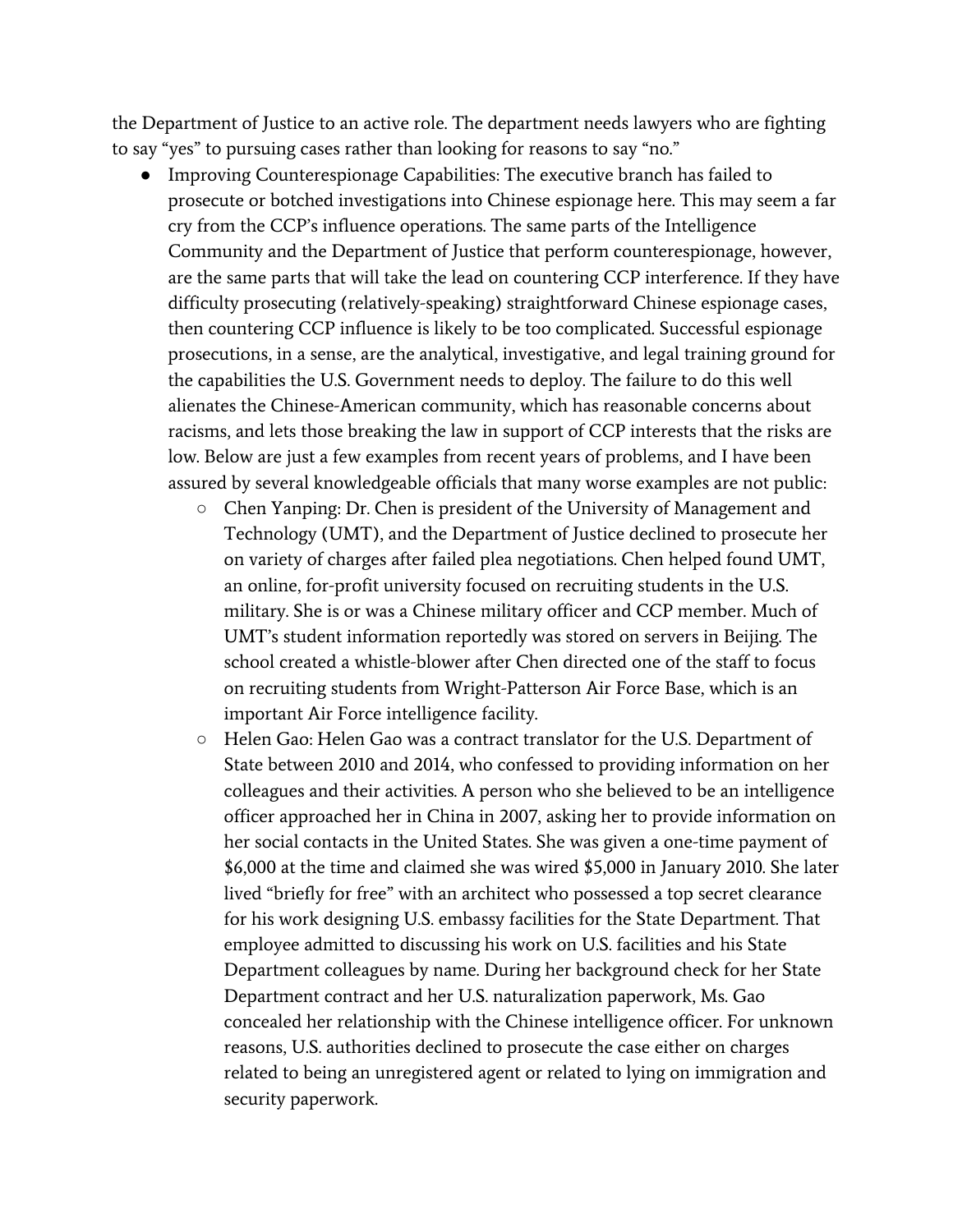- Charges were withdrawn in 2015 against National Weather Service hydrologist Sherry Chen and Temple University physics professor Xi Xiaoxing. Both scientists, separately, had contact with Chinese government officials or scientists. Poorly-run investigations led to a rush to judgment and then ultimately a failure to generate any workable charge. Regardless whether it was a failed or misguided prosecution, cases such as these burn the goodwill of the Chinese-American community that has plenty of reasons to doubt impartial enforcement of U.S. law.
- Enforcing the Foreign Agent Registration Act (FARA): The gaping holes in FARA notwithstanding, the law effectively can be wielded to shine a public light on CCP influence operations. The National Security Strategy and the National Defense Strategy provide an explicit statement from the executive branch that U.S. policy toward China has changed. Further clarification and wide promulgation of these changes coming from the White House would close some of the FARA loopholes for those acting on behalf of the CCP who can no longer justify their actions as supporting U.S. engagement of China consistent with policy.
- Leveraging Civil Rights Legislation: "Conspiracy Against Rights" (U.S. Code, Title 18, Section 241) could be used against united front and undercover CCP agents, such as intelligence and security officials, who threaten, coerce, or intimidate Chinese people (or others) in the United States. The provision makes it unlawful for two or more persons to conspire to "injure, oppress, threaten, or intimidate any person in any State, Territory, Commonwealth, Possession, or District in the free exercise or enjoyment of any right or privilege secured to him by the Constitution or laws of the United States, or because of his having so exercised the same." Other related civil rights legislation also could be used if efforts to counter CCP interference qualified as federally-protected activities.

Additional Policy Recommendations: In countering the CCP's influence operations, the U.S. Government needs both forcing events and clear prioritization from the top. Clarity of mission needs to come from the White House and the Department of Justice. Justice, the FBI, and the Intelligence Community all need greater and more distributed understanding of the challenges. Priority and knowledge, however, are two things that cannot be legislated.

● Annual Report to Congress on the CCP's Influence and Propaganda Activities: In the Reagan years, the U.S. Government published an annual report on Soviet active measures. The report forced government agencies to come together to discuss the problem and make decisions about what information needed to be released for public consumption. A similar report on the CCP's activities would have the beneficial effect of raising awareness and convening disparate parts of the U.S. Government that may